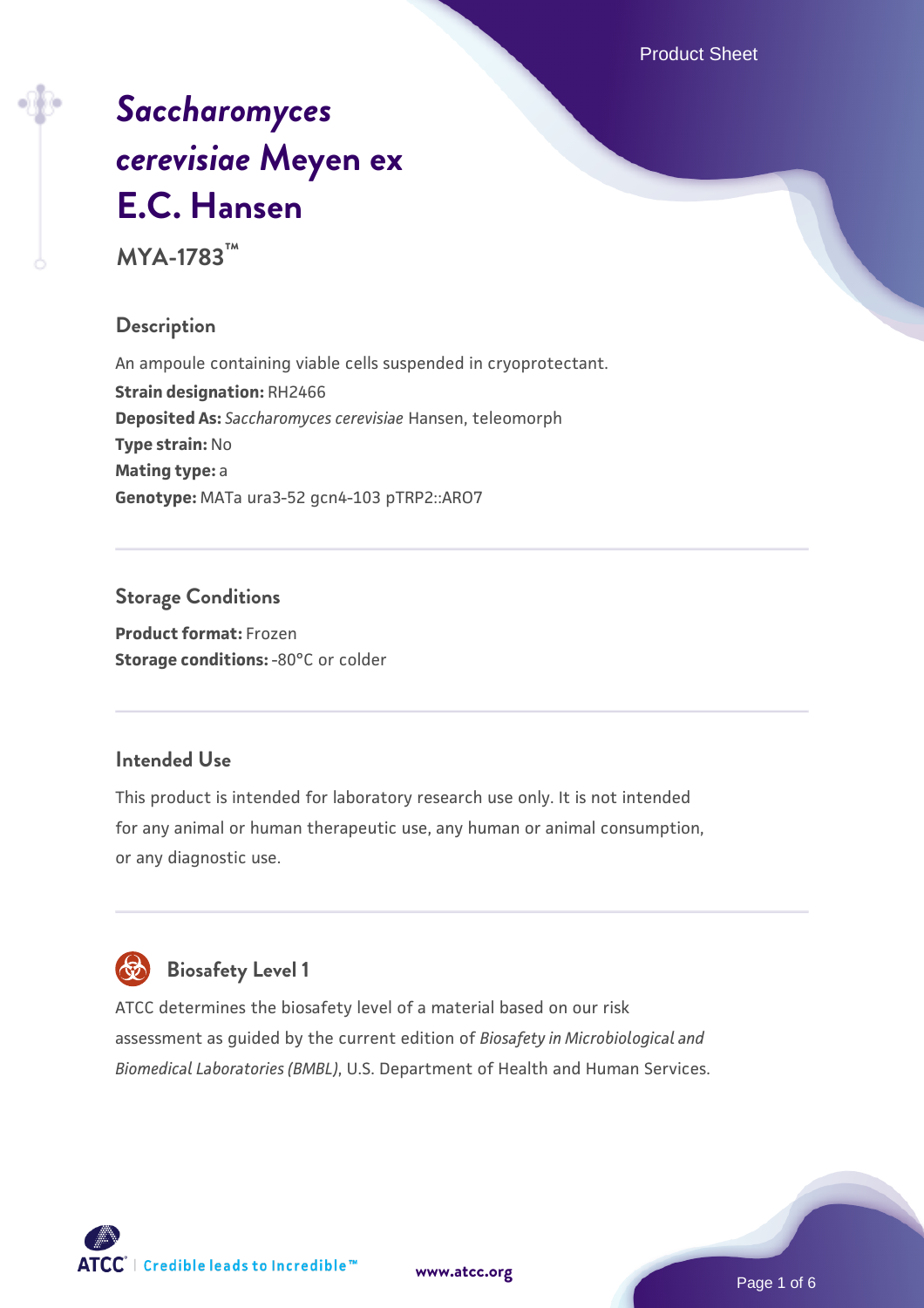#### **[Saccharomyces cerevisiae](https://www.atcc.org/products/mya-1783)** [Meyen ex E.C. Hansen](https://www.atcc.org/products/mya-1783) **MYA-1783**

It is your responsibility to understand the hazards associated with the material per your organization's policies and procedures as well as any other applicable regulations as enforced by your local or national agencies.

ATCC highly recommends that appropriate personal protective equipment is always used when handling vials. For cultures that require storage in liquid nitrogen, it is important to note that some vials may leak when submersed in liquid nitrogen and will slowly fill with liquid nitrogen. Upon thawing, the conversion of the liquid nitrogen back to its gas phase may result in the vial exploding or blowing off its cap with dangerous force creating flying debris. Unless necessary, ATCC recommends that these cultures be stored in the vapor phase of liquid nitrogen rather than submersed in liquid nitrogen.

#### **Certificate of Analysis**

For batch-specific test results, refer to the applicable certificate of analysis that can be found at www.atcc.org.

#### **Growth Conditions**

**Medium:**  [ATCC Medium 1245: YEPD](https://www.atcc.org/-/media/product-assets/documents/microbial-media-formulations/1/2/4/5/atcc-medium-1245.pdf?rev=705ca55d1b6f490a808a965d5c072196) **Temperature:** 25°C **Incubation:** requires uracil

#### **Handling Procedures**

**Frozen ampoules** packed in dry ice should either be thawed immediately or

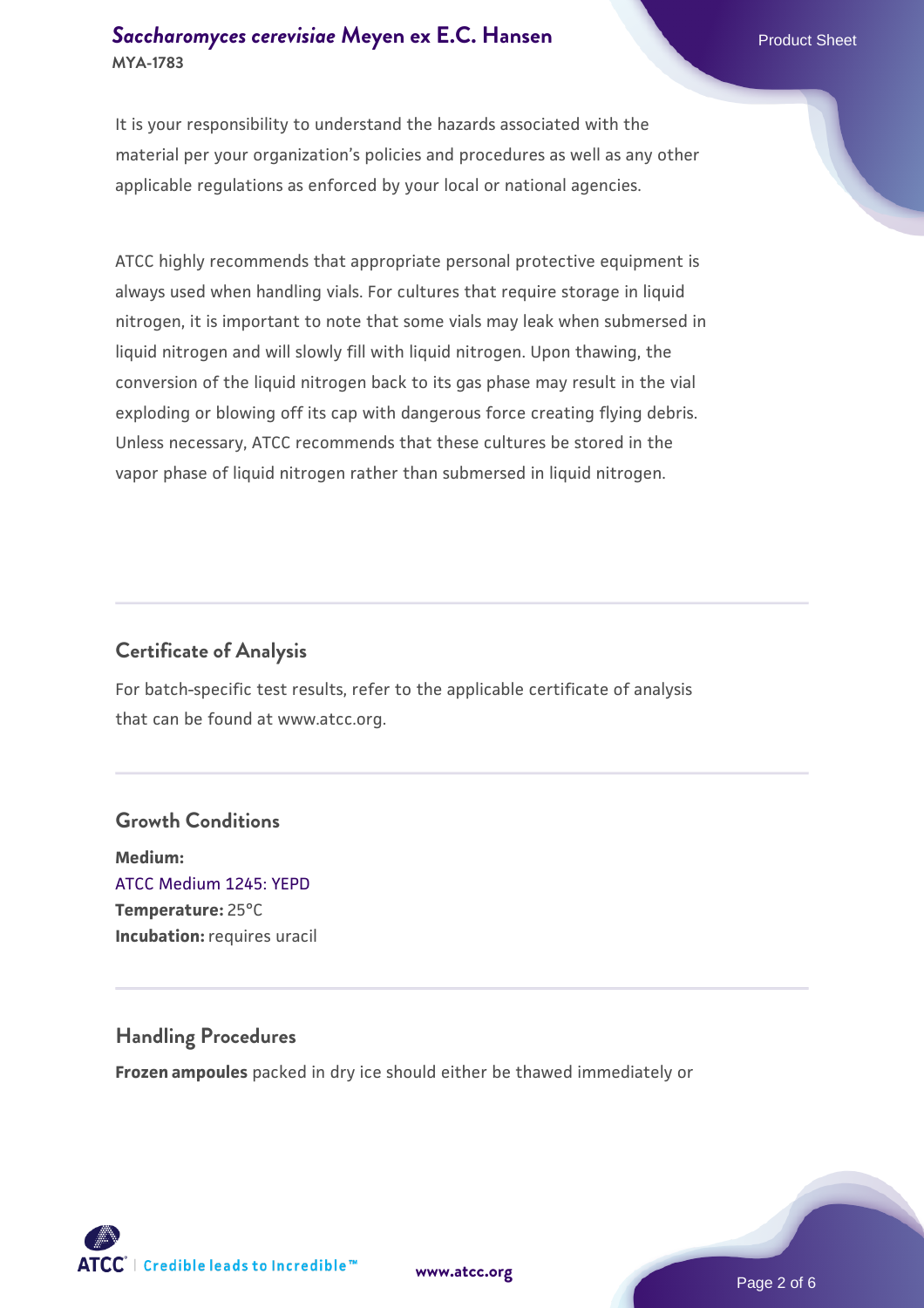#### **[Saccharomyces cerevisiae](https://www.atcc.org/products/mya-1783)** [Meyen ex E.C. Hansen](https://www.atcc.org/products/mya-1783) **MYA-1783**

stored in liquid nitrogen. If liquid nitrogen storage facilities are not available, frozen ampoules may be stored at or below -70°C for approximately one week. **Do not under any circumstance store frozen ampoules at refrigerator freezer temperatures (generally -20°C)**. Storage of frozen material at this temperature will result in the death of the culture.

- 1. To thaw a frozen ampoule, place in a **25°C to 30°C** water bath, until just thawed **(approximately 5 minutes)**. Immerse the ampoule just sufficient to cover the frozen material. Do not agitate the ampoule.
- 2. Immediately after thawing, wipe down ampoule with 70% ethanol and aseptically transfer at least 50 µL (or 2-3 agar cubes) of the content onto a plate or broth with medium recommended.
- 3. Incubate the inoculum/strain at the temperature and conditions recommended.
- 4. Inspect for growth of the inoculum/strain regularly for up to 4 weeks. The time necessary for significant growth will vary from strain to strain.

#### **Notes**

Additional information on this culture is available on the ATCC web site at www.atcc.org.

## **Material Citation**

If use of this material results in a scientific publication, please cite the material in the following manner: *Saccharomyces cerevisiae* Meyen ex E.C. Hansen (ATCC MYA-1783)

## **References**

References and other information relating to this material are available at www.atcc.org.

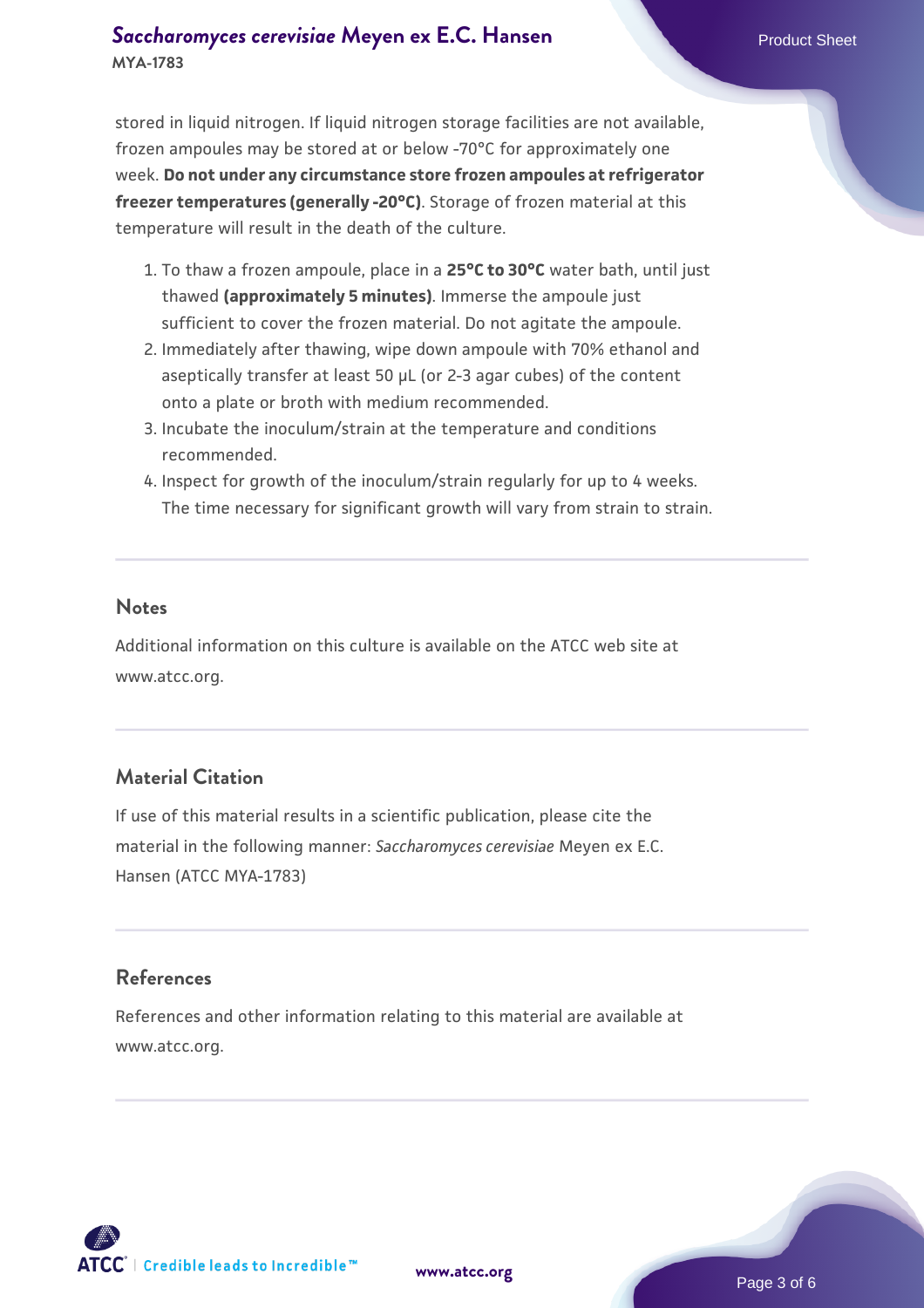#### **Warranty**

The product is provided 'AS IS' and the viability of ATCC® products is warranted for 30 days from the date of shipment, provided that the customer has stored and handled the product according to the information included on the product information sheet, website, and Certificate of Analysis. For living cultures, ATCC lists the media formulation and reagents that have been found to be effective for the product. While other unspecified media and reagents may also produce satisfactory results, a change in the ATCC and/or depositor-recommended protocols may affect the recovery, growth, and/or function of the product. If an alternative medium formulation or reagent is used, the ATCC warranty for viability is no longer valid. Except as expressly set forth herein, no other warranties of any kind are provided, express or implied, including, but not limited to, any implied warranties of merchantability, fitness for a particular purpose, manufacture according to cGMP standards, typicality, safety, accuracy, and/or noninfringement.

#### **Disclaimers**

This product is intended for laboratory research use only. It is not intended for any animal or human therapeutic use, any human or animal consumption, or any diagnostic use. Any proposed commercial use is prohibited without a license from ATCC.

While ATCC uses reasonable efforts to include accurate and up-to-date information on this product sheet, ATCC makes no warranties or representations as to its accuracy. Citations from scientific literature and patents are provided for informational purposes only. ATCC does not warrant that such information has been confirmed to be accurate or complete and the customer bears the sole responsibility of confirming the accuracy and completeness of any such information.

This product is sent on the condition that the customer is responsible for and assumes all risk and responsibility in connection with the receipt, handling,



**[www.atcc.org](http://www.atcc.org)**

Page 4 of 6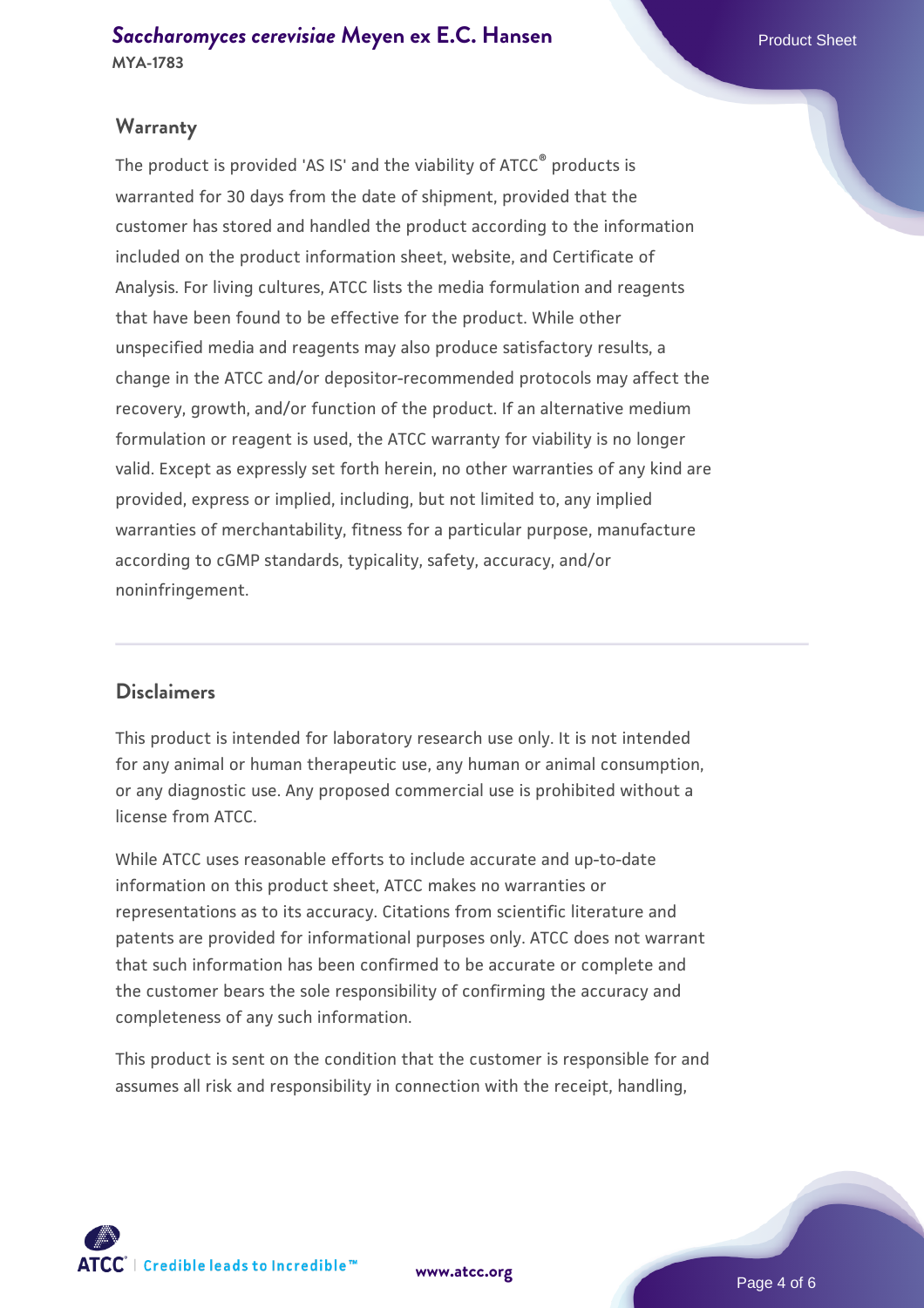storage, disposal, and use of the ATCC product including without limitation taking all appropriate safety and handling precautions to minimize health or environmental risk. As a condition of receiving the material, the customer agrees that any activity undertaken with the ATCC product and any progeny or modifications will be conducted in compliance with all applicable laws, regulations, and guidelines. This product is provided 'AS IS' with no representations or warranties whatsoever except as expressly set forth herein and in no event shall ATCC, its parents, subsidiaries, directors, officers, agents, employees, assigns, successors, and affiliates be liable for indirect, special, incidental, or consequential damages of any kind in connection with or arising out of the customer's use of the product. While reasonable effort is made to ensure authenticity and reliability of materials on deposit, ATCC is not liable for damages arising from the misidentification or misrepresentation of such materials.

Please see the material transfer agreement (MTA) for further details regarding the use of this product. The MTA is available at www.atcc.org.

#### **Copyright and Trademark Information**

© ATCC 2021. All rights reserved.

ATCC is a registered trademark of the American Type Culture Collection.

#### **Revision**

This information on this document was last updated on 2021-05-20

#### **Contact Information**

ATCC 10801 University Boulevard Manassas, VA 20110-2209 USA